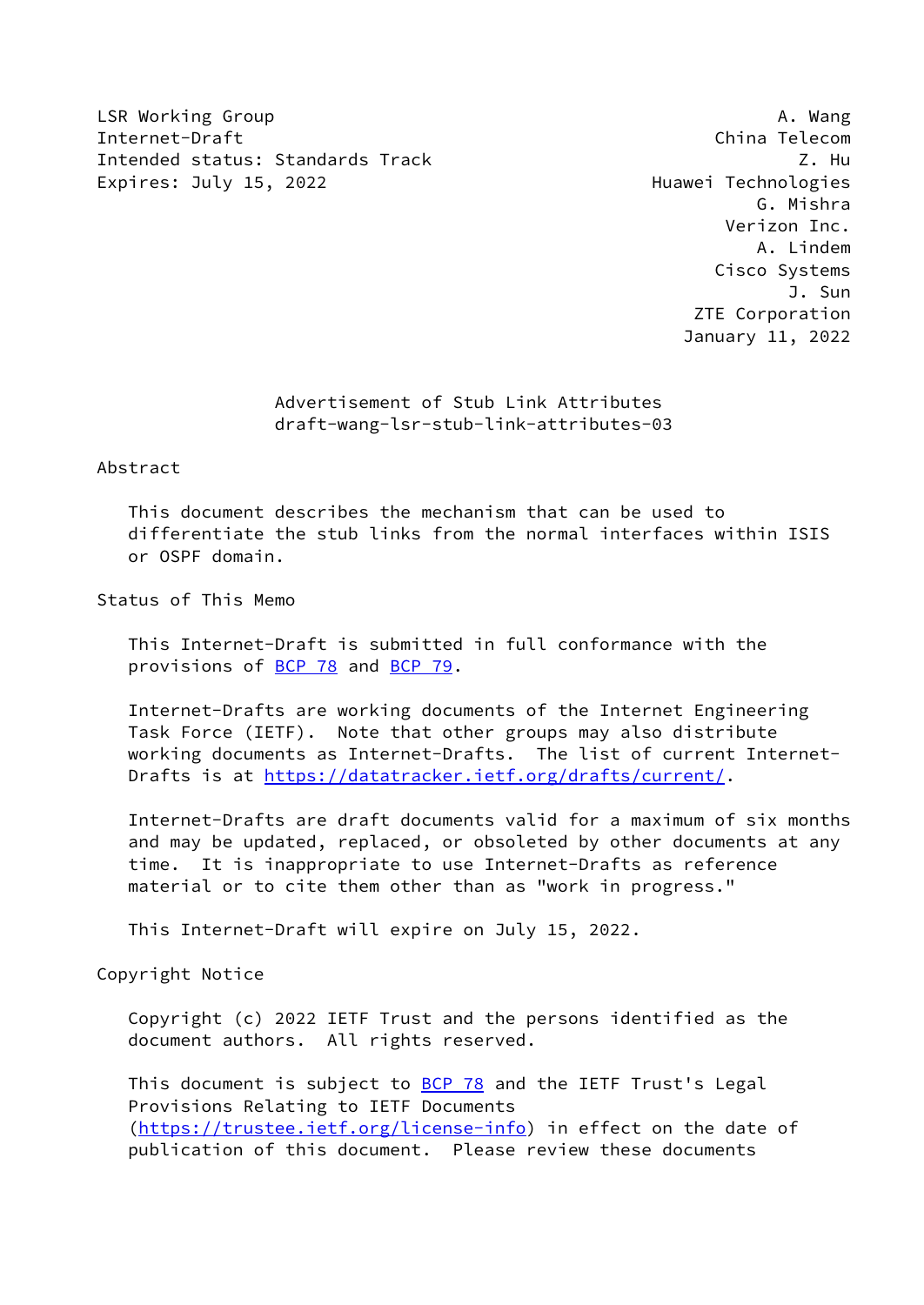```
Internet-Draft PIA January 2022
```
 carefully, as they describe your rights and restrictions with respect to this document. Code Components extracted from this document must include Simplified BSD License text as described in Section 4.e of the Trust Legal Provisions and are provided without warranty as described in the Simplified BSD License.

Table of Contents

| Introduction $\ldots \ldots \ldots \ldots \ldots \ldots \ldots \ldots$ |   |
|------------------------------------------------------------------------|---|
| Conventions used in this document $\cdots$ 3                           |   |
| $\frac{3}{2}$ . Consideration for Identifying Stub Link 3              |   |
| 4. Protocol Extension for Stub Link Attributes 3                       |   |
|                                                                        |   |
| 4.2. ISIS Stub-link Sub-TLV 5                                          |   |
|                                                                        | 6 |
|                                                                        |   |
|                                                                        |   |
|                                                                        |   |
| 8.1. Normative References 7                                            |   |
| 8.2. Informative References 8                                          |   |
|                                                                        |   |

## <span id="page-1-0"></span>[1](#page-1-0). Introduction

 Stub links are used commonly within an operators enterprise or service provider networks. One of the most common use cases for stub links is in a data center Layer 2 and Layer 3 Top of Rack(TOR) switch where the inter connected links between the TOR switches and uplinks to the core switch are only a few links and a majority of the links are Layer 3 VLAN switched virtual interface trunked between the TOR switches serving Layer 2 broadcast domains. In this scenario all the VLANs are made as stub links as it is recommended to limit the number of network LSAs between routers and switches to avoid unnecessary hello processing overhead.

 Another common use case is an inter-AS routing scenario where the same routing protocol but different IGP instance is running between the adjacent BGP domains. Using stub link on the inter-AS connections can ensure that prefixes contained within a domain are only reachable within the domain itself and not allow the link state database to be merged between domain which could result in undesirable consequences.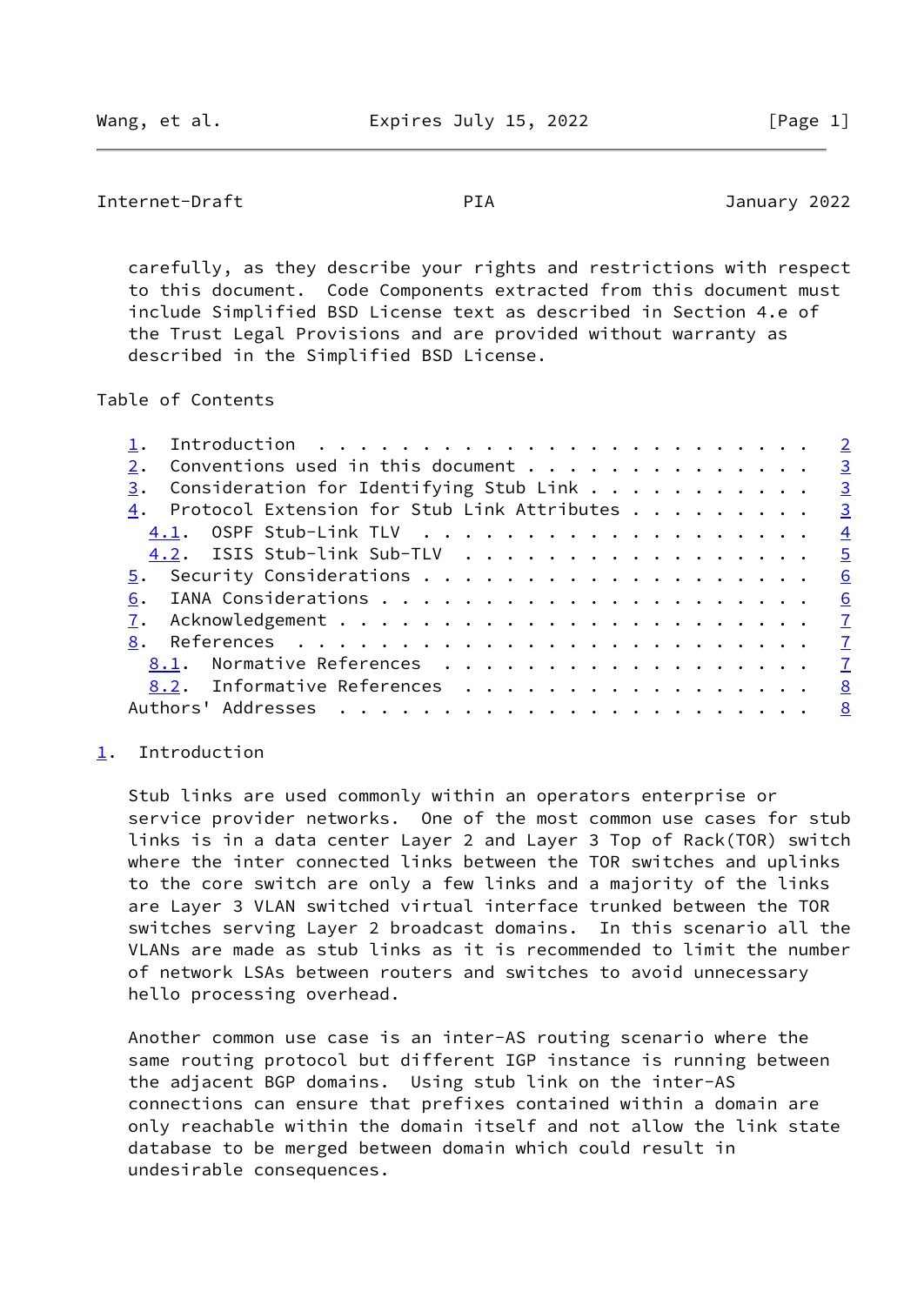For operator which runs different IGP domains that interconnect with each other via the stub links, there is desire to obtain the inter-AS topology information as described in

[\[I-D.ietf-idr-bgpls-inter-as-topology-ext](#page-8-0)]. If the router that runs BGP-LS within one IGP domain can distinguish stub links from other

| Wang, et al. | Expires July 15, 2022 | [Page 2] |
|--------------|-----------------------|----------|
|--------------|-----------------------|----------|

<span id="page-2-1"></span>Internet-Draft PIA January 2022

 normal interfaces, it is then easy for the router to report these stub links using BGP-LS to a centralized PCE controller.

Draft [[I-D.dunbar-lsr-5g-edge-compute](#page-8-1)] describes the case that edge compute server attach the network and needs to flood some performance index information to the network to facilitate the network select the optimized application resource. The edge compute server will also not run IGP protocol.

And, stub links are normally the boundary of one IGP domain, knowing them can facilitate the operators to apply various policies on such interfaces, for example, to secure their networks, or filtering the incoming traffic with scrutiny.

 But OSPF and ISIS have no position to identify such stub links and their associated attributes now.

 This document defines the protocol extension for OSPFv2/v3 and ISIS to indicate the stub links and their associated attributes.

<span id="page-2-0"></span>[2](#page-2-0). Conventions used in this document

 The key words "MUST", "MUST NOT", "REQUIRED", "SHALL", "SHALL NOT", "SHOULD", "SHOULD NOT", "RECOMMENDED", "MAY", and "OPTIONAL" in this document are to be interpreted as described in [\[RFC2119](https://datatracker.ietf.org/doc/pdf/rfc2119)].

<span id="page-2-2"></span>[3](#page-2-2). Consideration for Identifying Stub Link

 OSPF[RFC5392] defines the Inter-AS-TE-v2 LSA and Inter-AS-TE-v3 LSA to carry the TE information about inter-AS links. These LSAs can be used to transfer the information about the stub link which is located at the boundary of one AS. This document defines the Stub-Link TLV within these LSAs to identify the stub link and transfer the associated attributes then.

ISIS[RFC5316] defines the Inter-AS Reachability TLV to carry the TE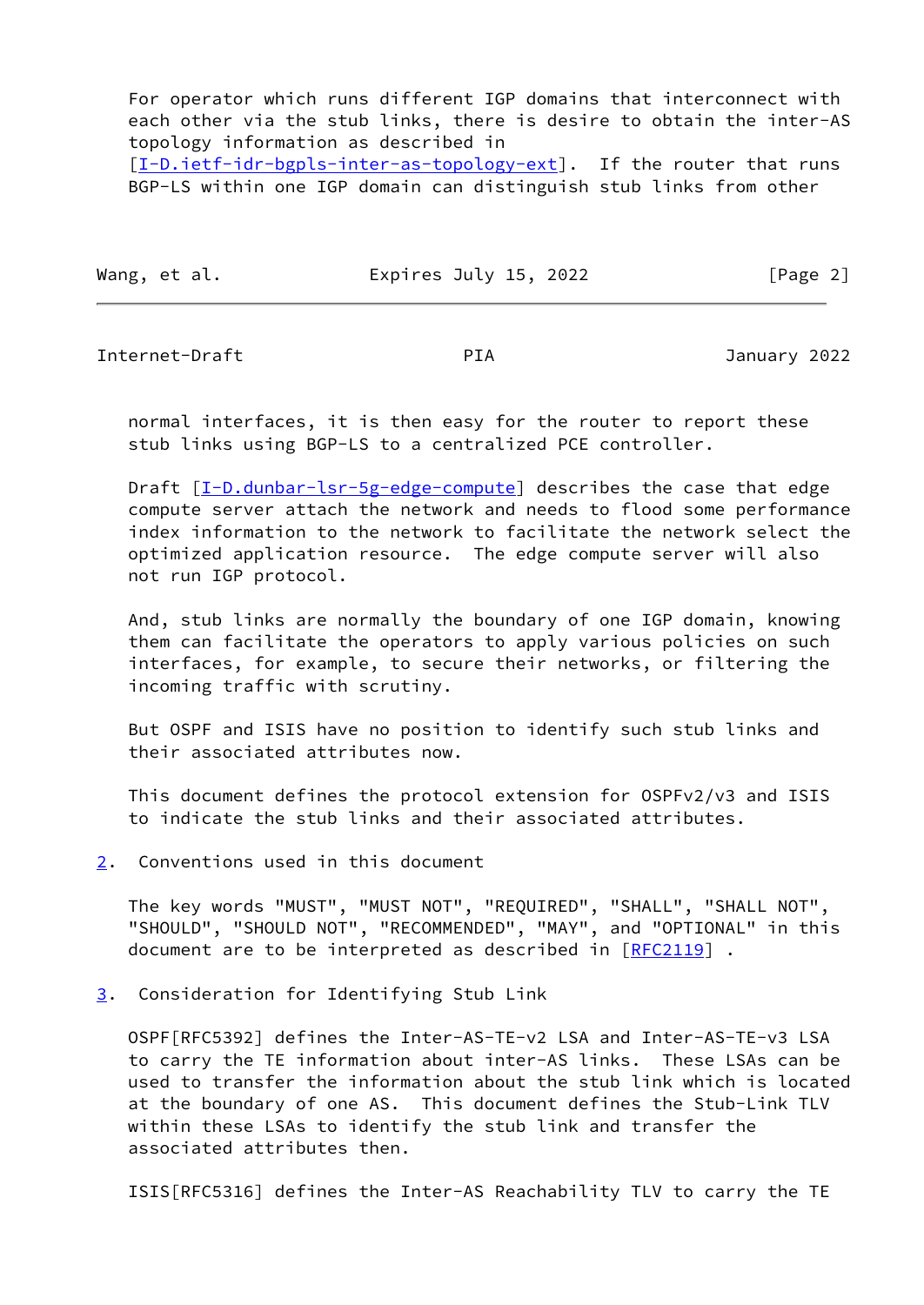information about inter-AS links. This TLV can be used to transfer the information about the stub link which is located at the boundary of one AS. This document defines the Stub-Link TLV to identify the stub link and transfer the associated attributes.

<span id="page-3-0"></span>[4](#page-3-0). Protocol Extension for Stub Link Attributes

 The following sections define the protocol extension to indicate the stub link and its associated attributes in OSPFv2/v3 and ISIS.

Wang, et al. **Expires July 15, 2022** [Page 3]

<span id="page-3-2"></span>Internet-Draft PIA January 2022

<span id="page-3-1"></span>[4.1](#page-3-1). OSPF Stub-Link TLV

 This document defines the OSPF Stub-Link TLV to describe stub link of a single router. This Stub-Link TLV is only applicable to the Inter- AS-TE-v2 LSA and Inter-AS-TE-v3 LSA. Inclusion in other LSA MUST be ignored.

 The OSPF Stub-Link TLV which is under the IANA codepoint "Top Level Types in TE LSAs" has the following format:

0 1 2 3 0 1 2 3 4 5 6 7 8 9 0 1 2 3 4 5 6 7 8 9 0 1 2 3 4 5 6 7 8 9 0 1 +-+-+-+-+-+-+-+-+-+-+-+-+-+-+-+-+-+-+-+-+-+-+-+-+-+-+-+-+-+-+-+-+ | Type(Stub-Link) | Length | +-+-+-+-+-+-+-+-+-+-+-+-+-+-+-+-+-+-+-+-+-+-+-+-+-+-+-+-+-+-+-+-+ Link Type | AT | Prefix Length | Reserved | +-+-+-+-+-+-+-+-+-+-+-+-+-+-+-+-+-+-+-+-+-+-+-+-+-+-+-+-+-+-+-+-+ Link Prefix(variable) +-+-+-+-+-+-+-+-+-+-+-+-+-+-+-+-+-+-+-+-+-+-+-+-+-+-+-+-+-+-+-+-+ | Sub-TLVs (variable) | +-+-+-+-+-+-+-+-+-+-+-+-+-+-+-+-+-+-+-+-+-+-+-+-+-+-+-+-+-+-+-+-+ Figure 1: OSPF Stub-Link TLV

Type: The TLV type. The value is 7(TBD) for OSPF Stub-Link

Length: Variable, dependent on sub-TLVs

 Link Type: Define the type of the stub-link. This document defines the followings type: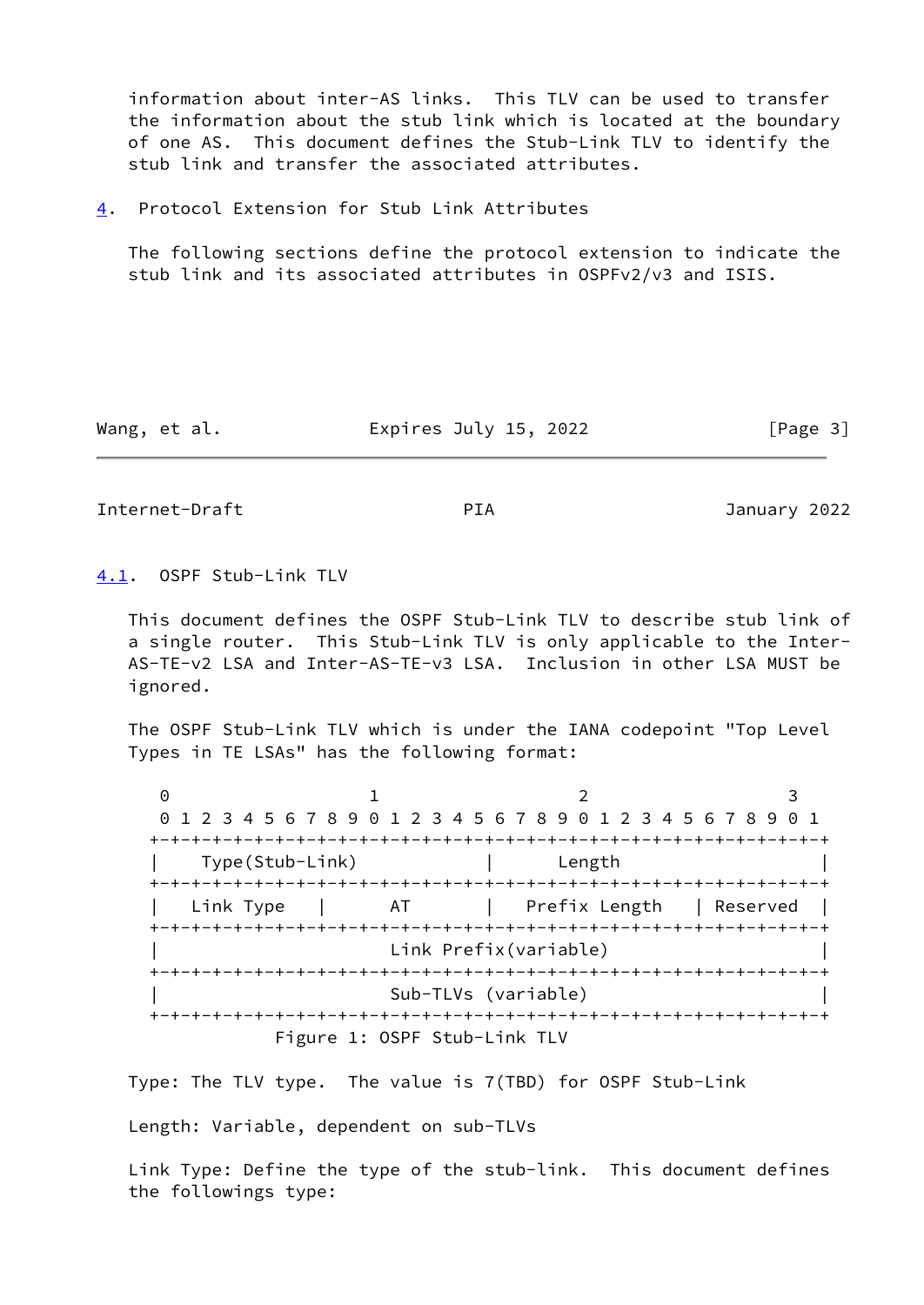o 0: Reserved

o 1: Numbered AS boundary link

o 2: Unnumbered AS boundary link

o 3: Loopback link

o 4: Vlan interface link

o 5-255: For future extension

AT: Address Type. 1 for IPv4, 2 for IPv6

Prefix Length: The length of the interface address, in octet.

 Link Prefix: The prefix of the stub-link. It's length is determined by the field "Prefix Length".

| Wang, et al. | Expires July 15, 2022 | [Page 4] |
|--------------|-----------------------|----------|

<span id="page-4-0"></span>Internet-Draft PIA January 2022

 Sub-TLVs: Existing sub-TLV that defined within "Open Shortest Path First (OSPF) Traffic Engineering TLVs" for TE Link TLV(Value 2) can be included if necessary. If the stub-link is "Unnumbered AS boundary link", then the "Remote AS number" , "IPv4 Remote ASBR ID", "IPv6 Remote ASBR ID" sub-TLV MUST be included to facilitate the pairing of inter-AS link.

 If this TLV is advertised multiple times in the same Inter-AS-TE-v2/ v3 LSA, only the first instance of the TLV is used by receiving OSPFv2/v3 routers. This situation SHOULD be logged as an error.

 If this TLV is advertised multiple times for the same link in different Inter-AS-TE-v2/v3 LSA originated by the same OSPFrouter, the OSPFStub-Link TLV in these LSAs with the smallest Opaque ID is used by receiving OSPFrouters. This situation may be logged as a warning.

 It is RECOMMENDED that OSPF routers advertising OSPF Stub-Link TLVs in different OSPF Inter-AS-TE v2/v3 LSAs re-originate these LSAs in ascending order of Opaque ID to minimize the disruption.

This document creates a registry for Stub-Link attributes in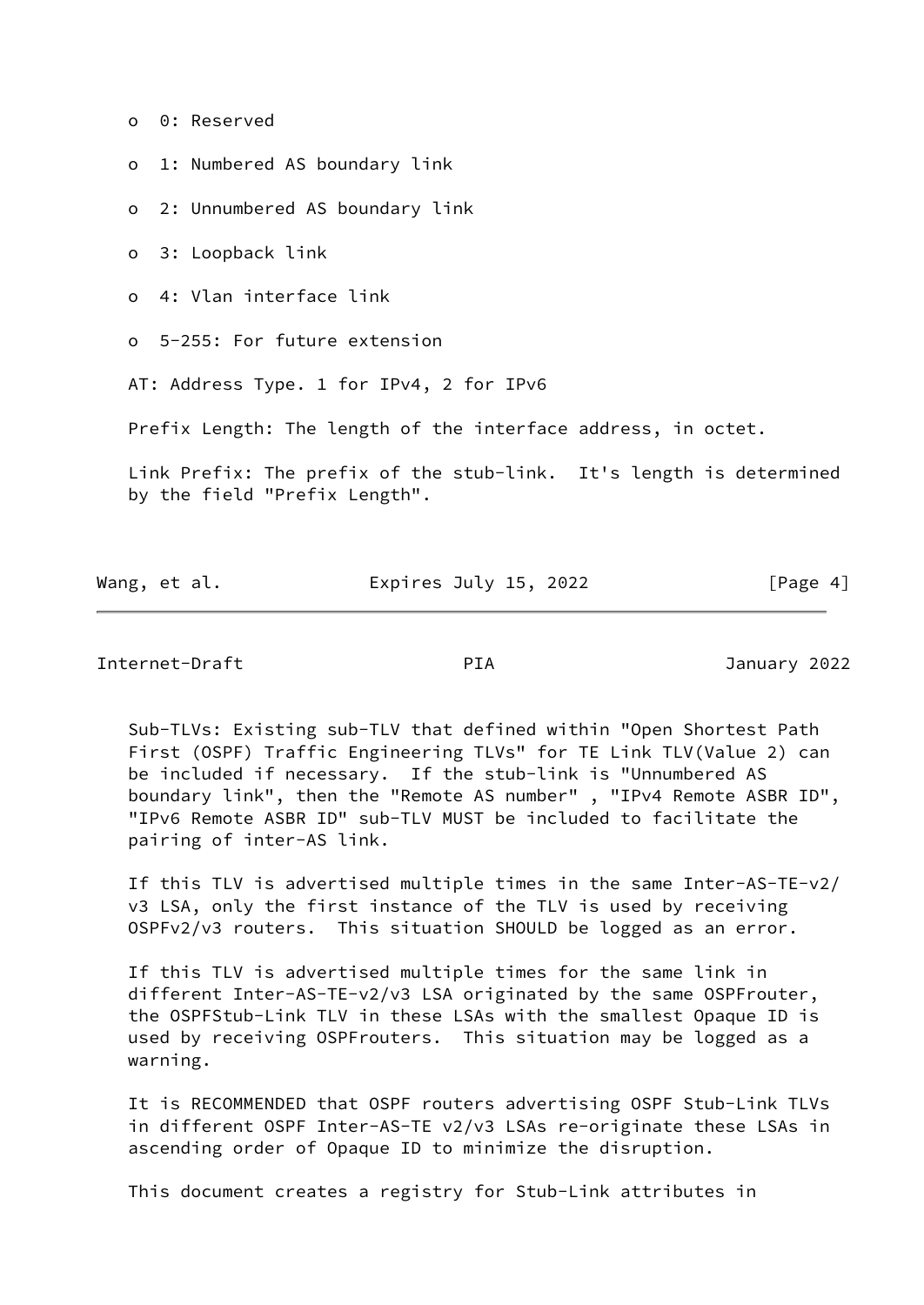[Section 6](#page-6-1).

### <span id="page-5-0"></span>[4.2](#page-5-0). ISIS Stub-link Sub-TLV

 This document defines the ISIS Stub-Link TLV to describes stub link of a single router.

The ISIS Stub-Link TLV has the following format:

0 1 2 3 0 1 2 3 4 5 6 7 8 9 0 1 2 3 4 5 6 7 8 9 0 1 2 3 4 5 6 7 8 9 0 1 +-+-+-+-+-+-+-+-+-+-+-+-+-+-+-+-+-+-+-+-+-+-+-+-+-+-+-+-+-+-+-+-+ | Type(Stub-Link) | Length | +-+-+-+-+-+-+-+-+-+-+-+-+-+-+-+-+-+-+-+-+-+-+-+-+-+-+-+-+-+-+-+-+ Link Type | AT | Prefix Length | Reserved +-+-+-+-+-+-+-+-+-+-+-+-+-+-+-+-+-+-+-+-+-+-+-+-+-+-+-+-+-+-+-+-+ | Link Prefix(variable) | +-+-+-+-+-+-+-+-+-+-+-+-+-+-+-+-+-+-+-+-+-+-+-+-+-+-+-+-+-+-+-+-+ | Sub-TLVs(Variable) | +-+-+-+-+-+-+-+-+-+-+-+-+-+-+-+-+-+-+-+-+-+-+-+-+-+-+-+-+-+-+-+-+ Figure 2: ISIS Stub-Link Sub-TLV

 Type: ISIS TLV codepoint. Value is 151(TBD) for stub-link TLV. Length: Variable, dependent on sub-TLVs

|  | Wang, et al. | Expires July 15, 2022 | [Page 5] |
|--|--------------|-----------------------|----------|
|--|--------------|-----------------------|----------|

<span id="page-5-1"></span>Internet-Draft PIA January 2022

 Link Type: Define the type of the stub-link. This document defines the followings type:

o 0: Reserved

- o 1: Numbered AS boundary link
- o 2: Unnumbered AS boundary link
- o 3: Loopback link
- o 4: Vlan interface link
- o 5-255: For future extension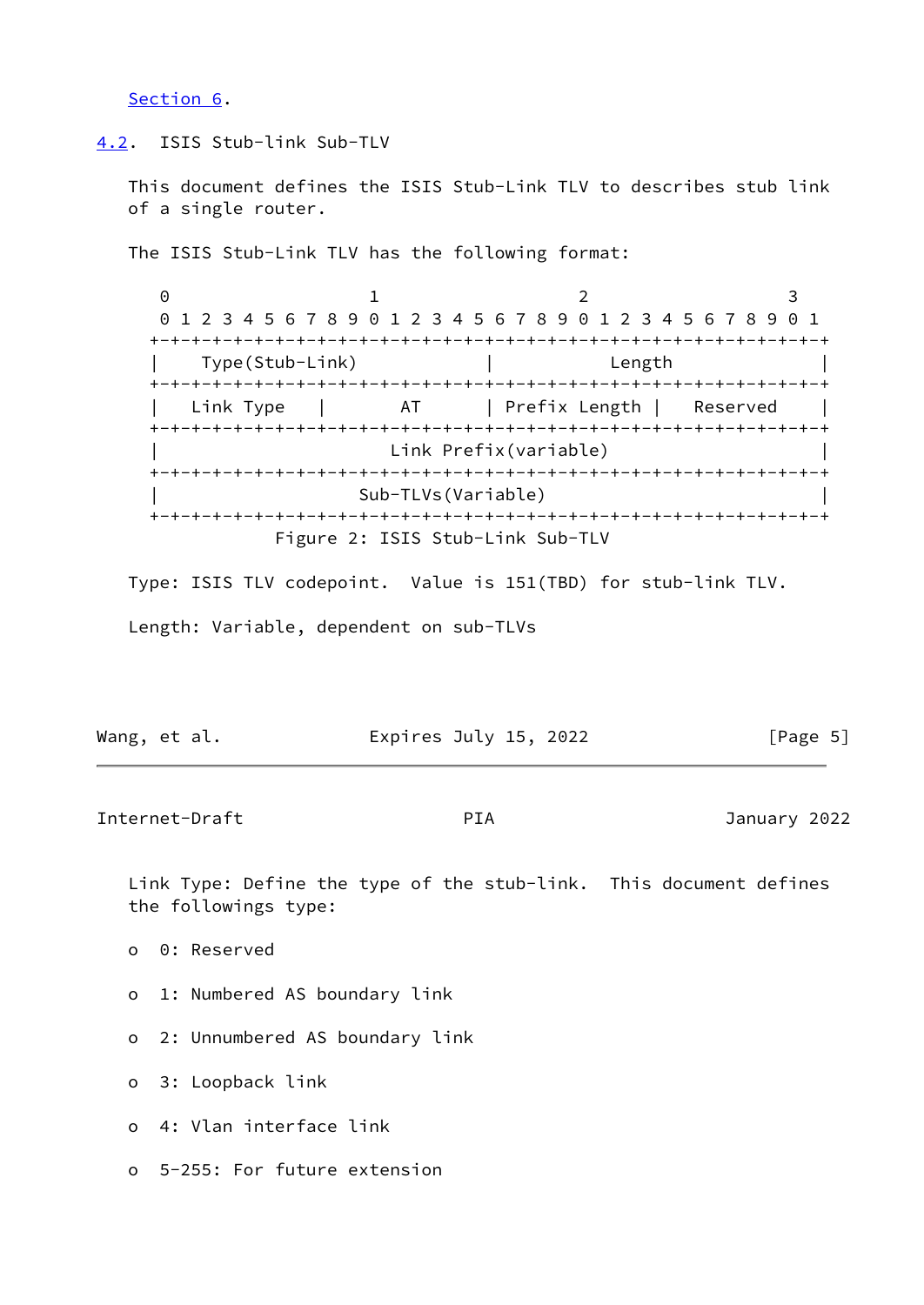AT: Address Type. 1 for IPv4, 2 for IPv6

Prefix Length: The length of the interface address, in octet.

 Link Prefix: The prefix of the stub-link. It's length is determined by the field "Prefix Length".

 Sub-TLVs: Existing sub-TLVs that defined within "IS-IS Sub-TLVs for TLVs Advertising Neighbor Information " can be included if necessary. If the stub-link is "Unnumbered AS boundary link", then the "Remote AS number" , "IPv4 Remote ASBR ID", "IPv6 Remote ASBR ID" sub-TLV MUST be included to facilitate the pairing of inter-AS link.

<span id="page-6-0"></span>[5](#page-6-0). Security Considerations

Security concerns for ISIS are addressed in [\[RFC5304](https://datatracker.ietf.org/doc/pdf/rfc5304)] and [RFC5310]

Security concern for OSPFv3 is addressed in [\[RFC4552](https://datatracker.ietf.org/doc/pdf/rfc4552)]

 Advertisement of the additional information defined in this document introduces no new security concerns.

<span id="page-6-1"></span>[6](#page-6-1). IANA Considerations

IANA is requested to the allocation in following registries:

Wang, et al. Expires July 15, 2022 [Page 6]

<span id="page-6-2"></span>Internet-Draft PIA January 2022

| Registry                                         | Type | Meaning                                                  |
|--------------------------------------------------|------|----------------------------------------------------------|
| Top Level Types in TE LSAs   7                   |      | OSPF Stub-Link TLV                                       |
| ISIS Top-Level TLV                               |      | 151   IS-IS Stub-Link TLV<br>-+------+------------------ |
| Figure 3: IANA Allocation for newly defined TLVs |      |                                                          |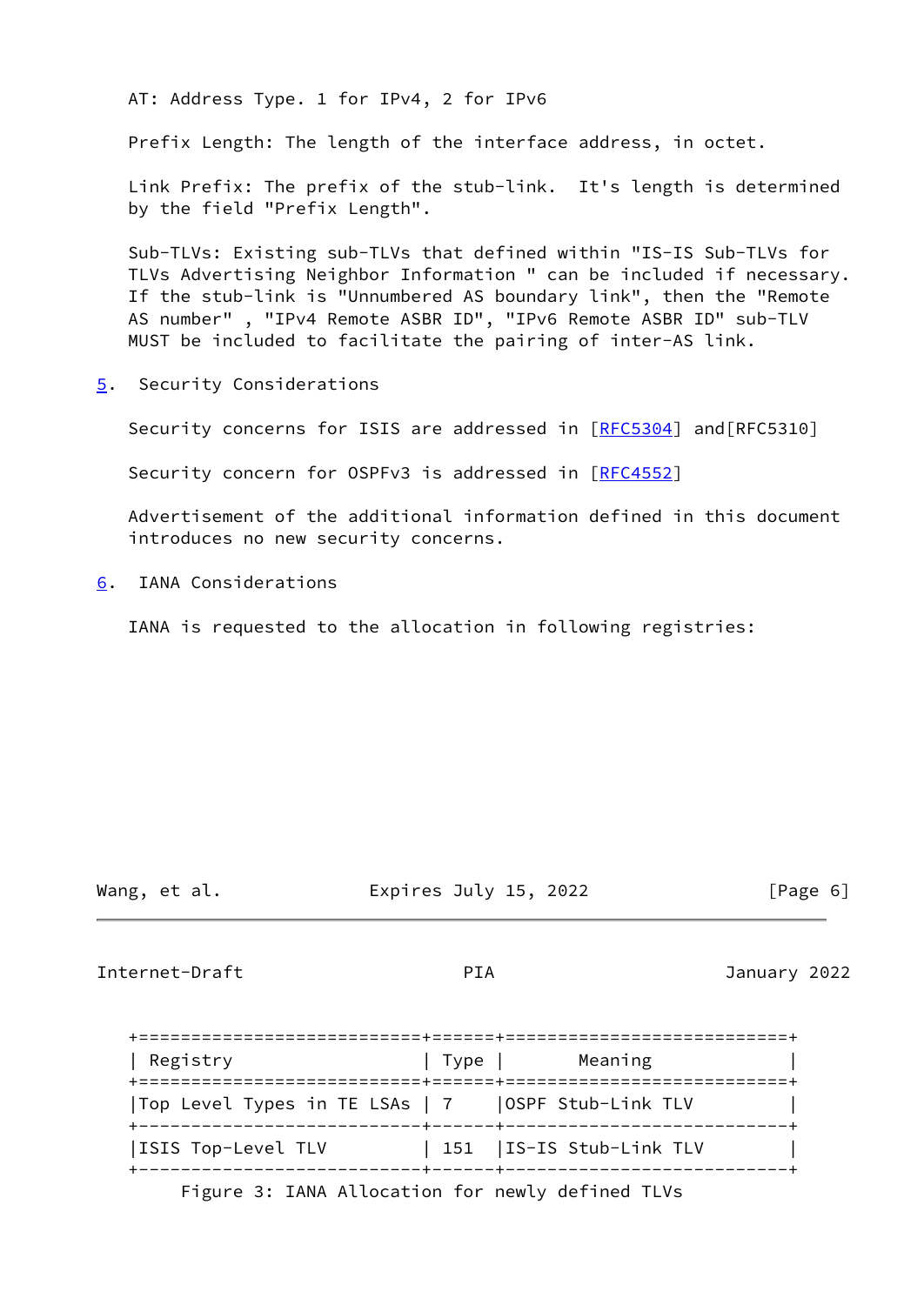# <span id="page-7-0"></span>[7](#page-7-0). Acknowledgement

 Thanks Shunwan Zhang, Peter Psenak, Tony Li, Les Ginsberg, Dhruv Dhody, Jeff Tantsura and Robert Raszuk for their suggestions and comments on this idea.

- <span id="page-7-1"></span>[8](#page-7-1). References
- <span id="page-7-2"></span>[8.1](#page-7-2). Normative References
	- [RFC2119] Bradner, S., "Key words for use in RFCs to Indicate Requirement Levels", [BCP 14](https://datatracker.ietf.org/doc/pdf/bcp14), [RFC 2119](https://datatracker.ietf.org/doc/pdf/rfc2119), DOI 10.17487/RFC2119, March 1997, <[https://www.rfc-editor.org/info/rfc2119>](https://www.rfc-editor.org/info/rfc2119).
	- [RFC4552] Gupta, M. and N. Melam, "Authentication/Confidentiality for OSPFv3", [RFC 4552](https://datatracker.ietf.org/doc/pdf/rfc4552), DOI 10.17487/RFC4552, June 2006, <[https://www.rfc-editor.org/info/rfc4552>](https://www.rfc-editor.org/info/rfc4552).
	- [RFC5304] Li, T. and R. Atkinson, "IS-IS Cryptographic Authentication", [RFC 5304,](https://datatracker.ietf.org/doc/pdf/rfc5304) DOI 10.17487/RFC5304, October 2008, [<https://www.rfc-editor.org/info/rfc5304](https://www.rfc-editor.org/info/rfc5304)>.
	- [RFC5310] Bhatia, M., Manral, V., Li, T., Atkinson, R., White, R., and M. Fanto, "IS-IS Generic Cryptographic Authentication", [RFC 5310,](https://datatracker.ietf.org/doc/pdf/rfc5310) DOI 10.17487/RFC5310, February 2009, [<https://www.rfc-editor.org/info/rfc5310](https://www.rfc-editor.org/info/rfc5310)>.
	- [RFC5316] Chen, M., Zhang, R., and X. Duan, "ISIS Extensions in Support of Inter-Autonomous System (AS) MPLS and GMPLS Traffic Engineering", [RFC 5316](https://datatracker.ietf.org/doc/pdf/rfc5316), DOI 10.17487/RFC5316, December 2008, <<https://www.rfc-editor.org/info/rfc5316>>.
	- [RFC5392] Chen, M., Zhang, R., and X. Duan, "OSPF Extensions in Support of Inter-Autonomous System (AS) MPLS and GMPLS Traffic Engineering", [RFC 5392](https://datatracker.ietf.org/doc/pdf/rfc5392), DOI 10.17487/RFC5392, January 2009, [<https://www.rfc-editor.org/info/rfc5392](https://www.rfc-editor.org/info/rfc5392)>.

| Wang, et al. | Expires July 15, 2022 | [Page 7] |
|--------------|-----------------------|----------|
|              |                       |          |

<span id="page-7-4"></span>Internet-Draft PIA January 2022

<span id="page-7-3"></span>[8.2](#page-7-3). Informative References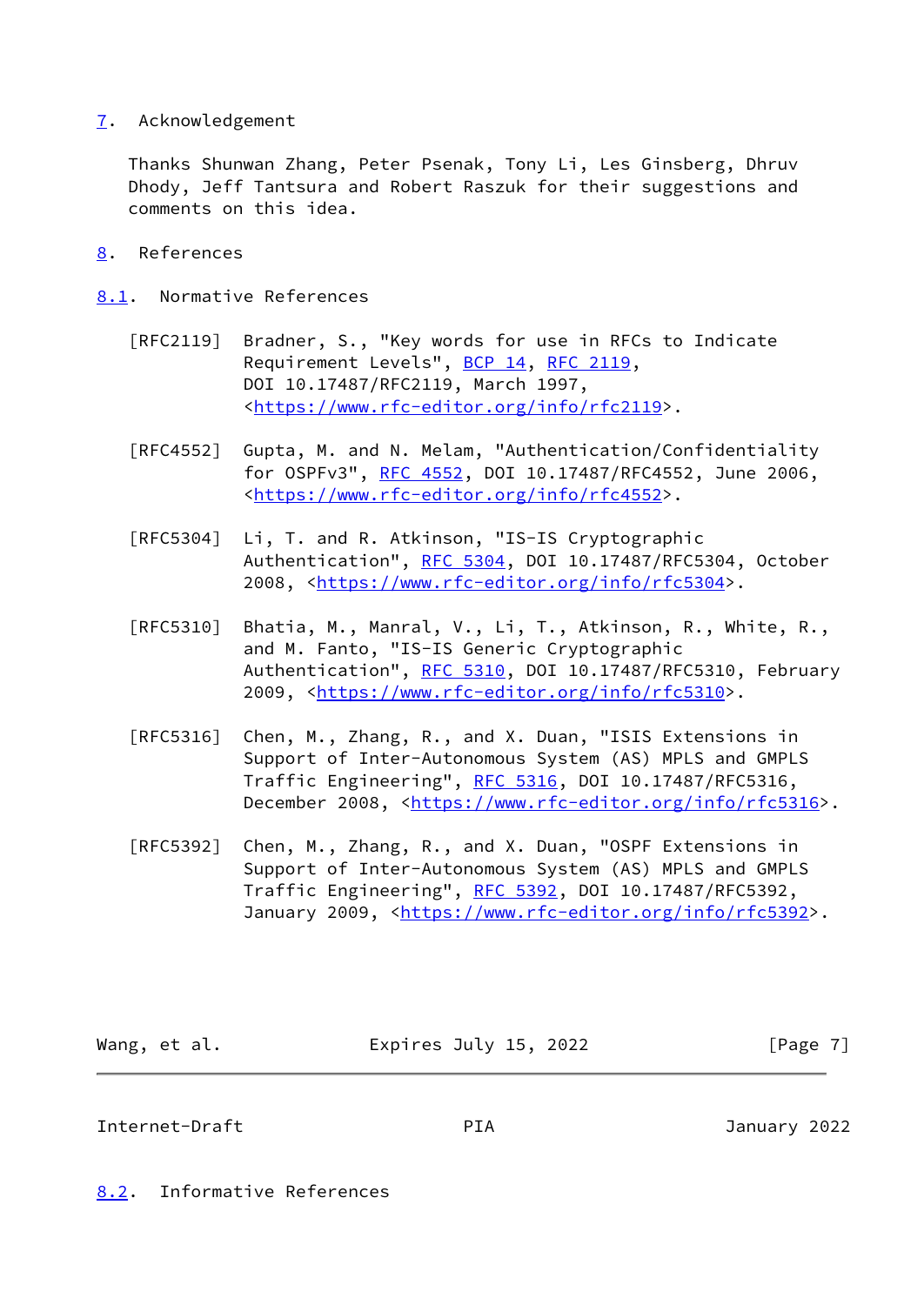<span id="page-8-1"></span><span id="page-8-0"></span> [I-D.dunbar-lsr-5g-edge-compute] Dunbar, L., Chen, H., and A. Wang, "IGP Extension for 5G Edge Computing Service", [draft-dunbar-lsr-5g-edge](https://datatracker.ietf.org/doc/pdf/draft-dunbar-lsr-5g-edge-compute-03) [compute-03](https://datatracker.ietf.org/doc/pdf/draft-dunbar-lsr-5g-edge-compute-03) (work in progress), January 2022. [I-D.ietf-idr-bgpls-inter-as-topology-ext] Wang, A., Chen, H., Talaulikar, K., and S. Zhuang, "BGP-LS Extension for Inter-AS Topology Retrieval", [draft-ietf](https://datatracker.ietf.org/doc/pdf/draft-ietf-idr-bgpls-inter-as-topology-ext-10) [idr-bgpls-inter-as-topology-ext-10](https://datatracker.ietf.org/doc/pdf/draft-ietf-idr-bgpls-inter-as-topology-ext-10) (work in progress), October 2021. Authors' Addresses Aijun Wang China Telecom Beiqijia Town, Changping District Beijing 102209 China Email: wangaj3@chinatelecom.cn Zhibo Hu Huawei Technologies Huawei Bld., No.156 Beiqing Rd. Beijing 100095 China Email: huzhibo@huawei.com Gyan S. Mishra Verizon Inc. 13101 Columbia Pike Silver Spring MD 20904 United States of America Email: gyan.s.mishra@verizon.com